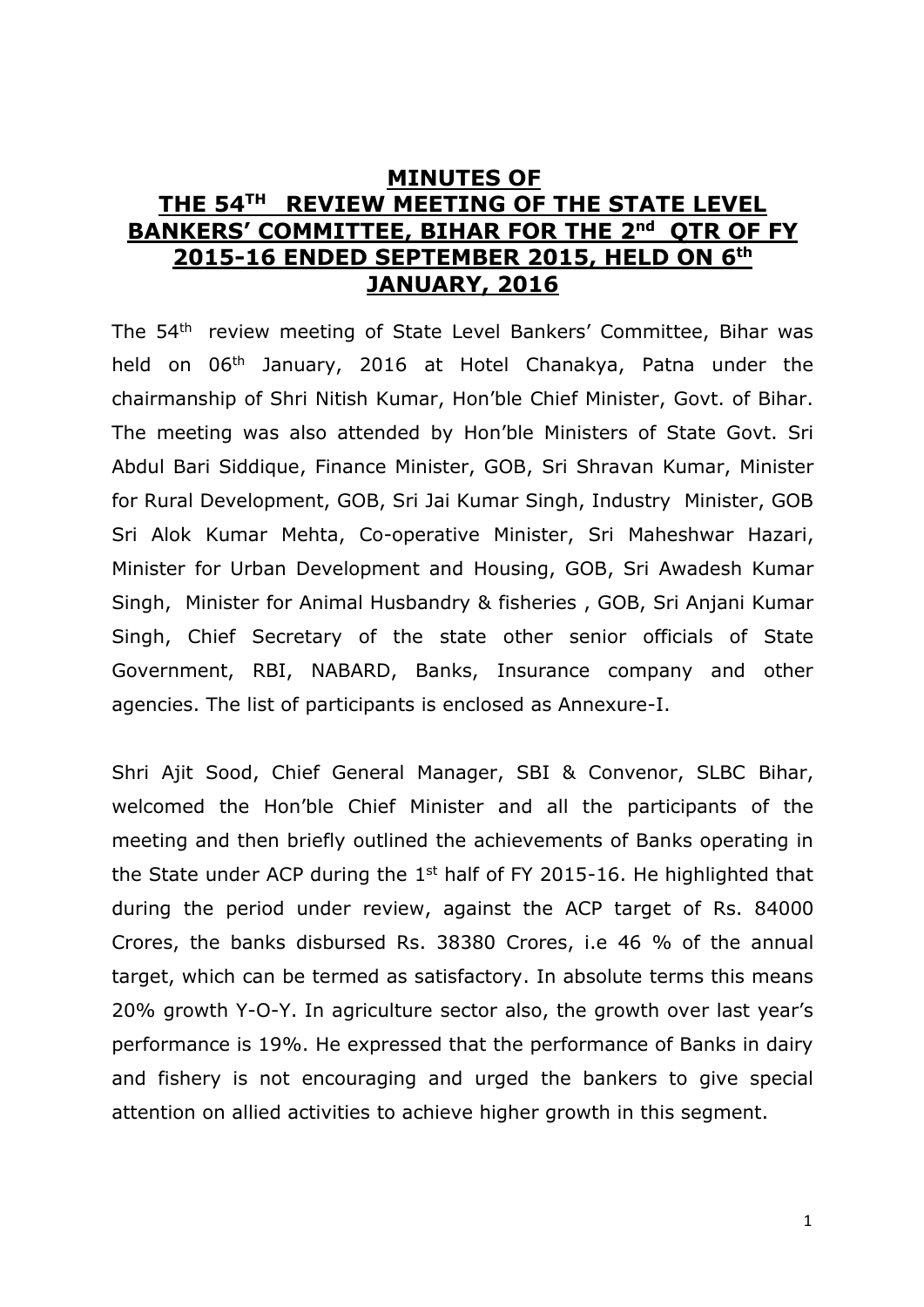CGM, SBI also expressed concern over the low growth under PMEGP loans by Banks and requested the Bankers to increase their lending under this segment to boost industrial sector of the State.

On Branch opening, CGM, SBI said that the Banks has so far opened 167 branches during the period under review against the annual target of 527 branches and hoped that Banks would be able to achieve their target during the remaining period of FY 2015-16.

On CD ratio, Shri Sood stated that the state had achieved 44.17 %, an increase of 138 basis points over last Financial Year. He said that the CD ratio of the State is on an increasing trend but it was still much below the national average.

CGM, SBI said that the rising NPA is a major concern for the Banks, which stood at 6.00 % at the end of September 2015. He requested the State Govt. to help the Banks in disposal of pending certificate cases, so that the NPA level could be kept in check and the credit flow in the state remained at the expected level. In this connection, he apprised the House the discussion held during the  $50<sup>th</sup>$  SLBC meeting regarding adoption of Uttar Pradesh model for NPA recovery and requested the State Govt to implement the same in the State for speedy reduction in NPAs, which ultimately will increase the flow of Credit.

CGM, SBI, thereafter highlighted the launching of three schemes of Jan Suraksha Yojana by the Hon'ble Prime Minister on 09.05.2015. He said that so far over 60 lacs persons have been enrolled under Prime Minister Jeevan Jyoti Bima Yojana(PMJJBY) and Prime Minister Suraksha Bima Yojana(PMSBY).

Sri Sood also highlighted the performance of RSETI and Financial Literacy Centres maintained by the Banks in each district of the state and their role in entrepreneurship development and financial awareness in the state. He requested the Bankers to give priority to monitoring the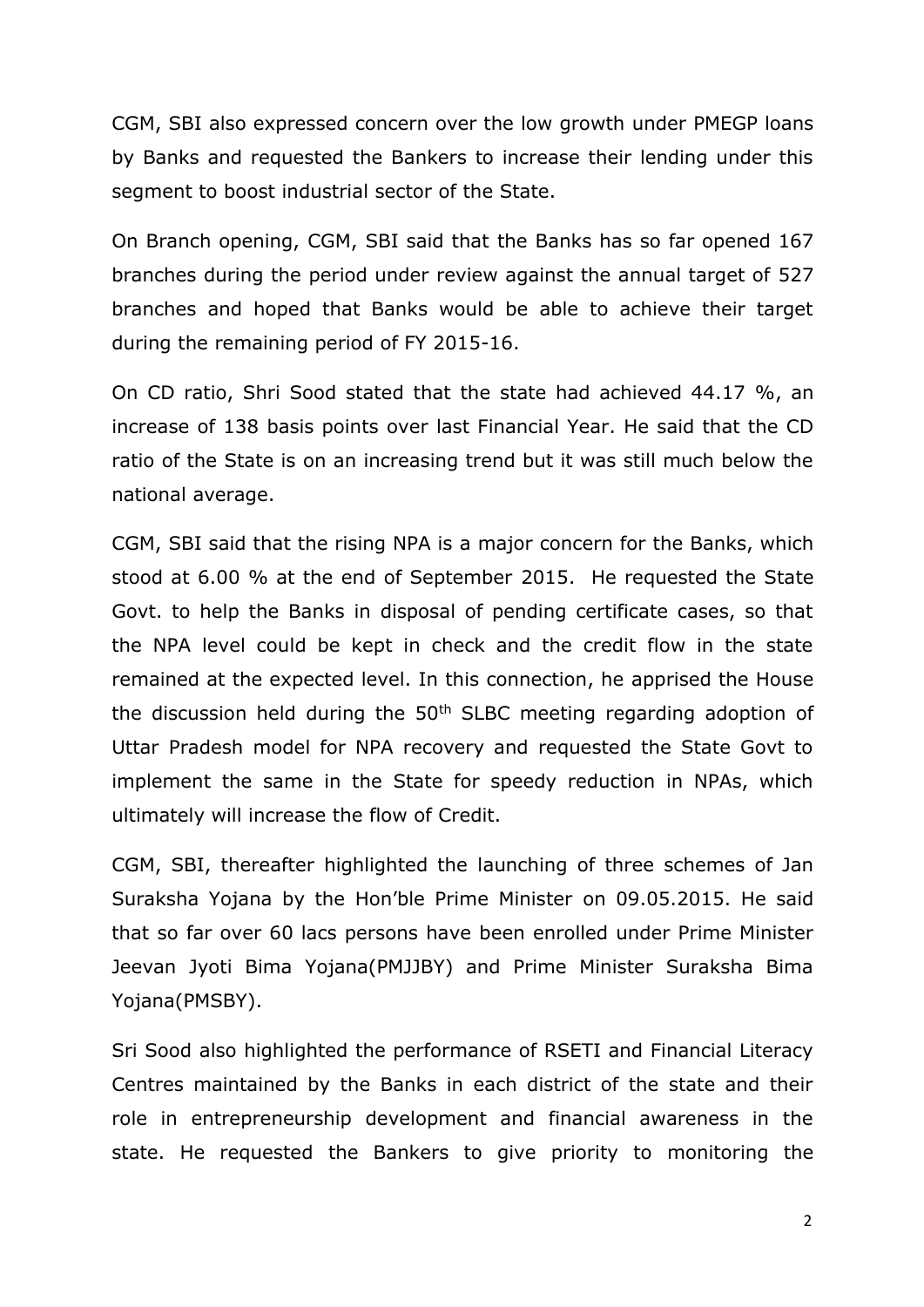performance of BCAs and utilize their services in various activities so that a number of banking facilities are available in rural areas; and the BCAs income becomes sustainable.

At the end, Sri Sood thanked the State Govt. for the unhindered support provided to Banks in the state.

The Regional Director, Reserve Bank of India, Shri. M. K. Verma, in his address expressed happiness over banks recording a YOY growth of 18.5% in Agriculture, 45% in MSME and 20% in total Credit from Sept 2014 to Sept 2015 and increase in CD ratio of the State from 42.80% to 44.20% during the corresponding period. He also added that instead of CD ratio, the incremental YOY growth in credit was a better parameter for a State like Bihar.He also commended the Banking fraternity for achieving the Benchmark in case of Priority Sector Lending, Agri lending, MSME lending and lending to women as well as to weaker sections. He mentioned that due to large scale retirement in the commercial banks during the current decade, there is a situation of talent crunch and the new recruits in the banks need to be given proper training and attitudinal development by the banks. In view of this, RBI has devised a training programme called NAMCABS for the capacity building and skill development of bankers working in the MSME sector. Under NAMCABS, RBI, Patna has decided to train 200 officersof different banks in the state and 59 such officers had already been given training in two batches to update their knowledge and skills in the MSME sector.

On branch opening, the RD expressed concern over opening of only 167 Branches up to the 2<sup>nd</sup> Quarter of the current financial year as against the stipulated target 527 branches and advised the banks to make an all out effort to achieve the target. He also added that as per the recent RBI guidelines, all the villages having a population above 5000 and not having a Brick and Mortar (B&M) branch should be covered with B&M Branches latest by 31.03.2017 and advised all the banks to prepare a roadmap in

3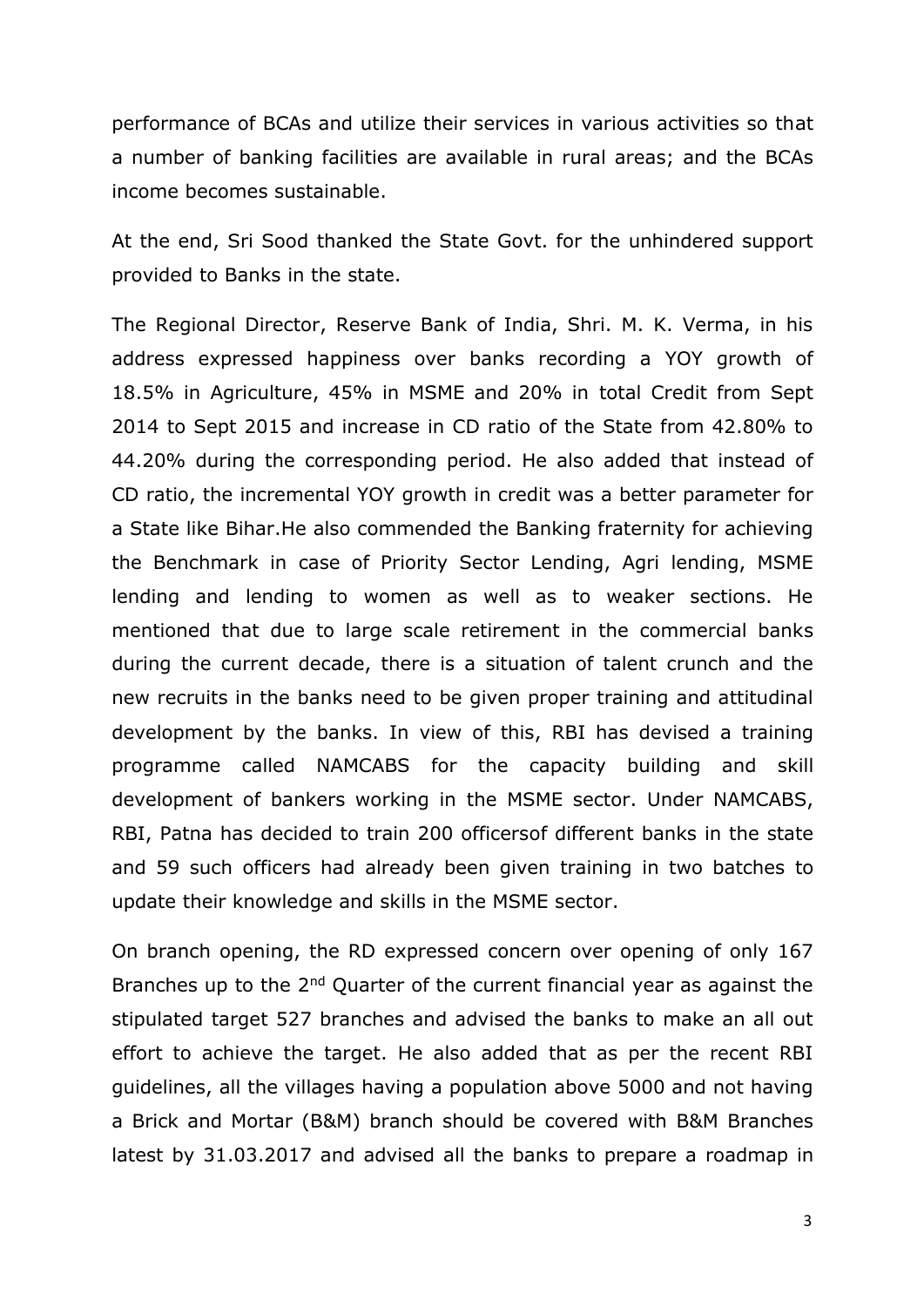this direction by  $31^{st}$  January 2016. The RD also mentioned that with the opening of B&M branches in villages having population above 5000, banks can also provide direction and guidance to BCs more effectively.

On Financial Inclusion, RD, RBI mentioned that under the roadmap for covering all unbanked villages with less than 2000 population, all the 27,343 villages allocated to various banks have been covered as on  $14<sup>th</sup>$ August 2015. However, he expressed concern over coverage of only around 2% by Brick & Mortar branches against the stipulated target of 5%.

Shri Verma also stressed the need to increase lending under Housing loan in rural areas and requested the State Govt to remove the hurdles in approval of the Site Plan in rural areas.

The Regional Director, RBI expressed concern at the NPA level of 6% of Banks adding that if written off bad debts and restructuring is added, NPA level of Banks might rise up to 11-12%. He mentioned that high NPAs lead to greater provisioning requirement which in turn lead to lower capital adequacy constraining the lending of the banks. He remarked that more than 4 lakh certificate cases are pending in the State and numbers of new cases added are more than the number of cases disposed off during every quarter. He requested the banks to intensify their efforts and the Govt. to provide support in their recovery related issues, like appointment of certificate officers for the disposal of certificate cases, execution of SARFAESI notices etc.

RD also raised the issue of high rate of Stamp duty payable on security documents pertaining to loans under non-agriculture sector, which acts as hurdle in credit dispensation to small borrowers, particularly under retail lending, DRI, WCC etc and requested the State Govt to either abolish or reduce stamp duty substantially for non-farm sector loans up to certain threshold limit.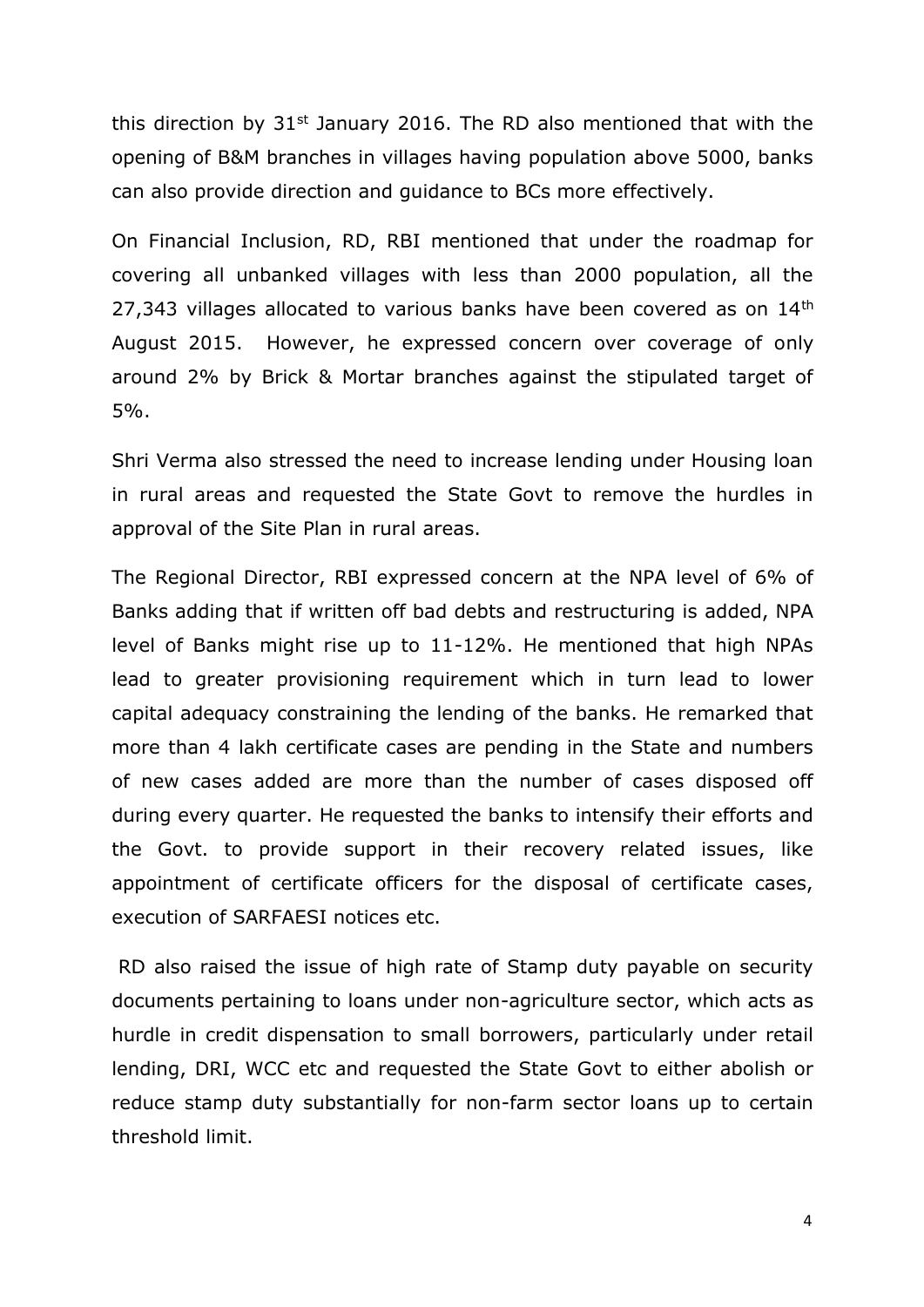The Chief General Manager, NABARD Shri R.K.Das, in his address informed the house that NABARD has already prepared the Potential Linked Plan (PLP) based on potential available in the district for FY 2016- 17 and it is expected that the ACP would be around Rs. 1.00 lac crore for FY 2016-17. He also said that under RIDF, Rs. 1517 crore has been sanctioned to different projects in the State against the target of Rs. 1800 crore.

CGM, NABARD also stressed the need to set up a Skill Development Agency for general public in the State to get certification of Skill development by the nodal Agency, which will increase the flow of credit in the State. He also highlighted NABARD scheme for setting up of V-Sat connectivity for rural branches for Financial Inclusion awareness camp.

The Finance Minister, Government of Bihar, Sri Abdul Bari Siddique in his address expressed dissatisfaction over opening of branches during the 1st half of the current financial year. He advised the bankers to expedite opening of new branches in order to bridge the gap between population wise average number of branches at state level and national level. He also advised the banks to improve the performance under KCC, the achievement of which was only 25% of the annual target. The Finance Minister, GOB was also critical of non participation of appropriate official at BLBC/DLCC meeting at district level and advised the bankers to monitor that these meetings are held on time with active participation of senior officers from Banks. The Finance Minister also expressed concern over transfer of Govt deposit by different banks during the last Quarter of the financial year and clarified that there will be no transfer of fund by the State Govt from one bank to another during the last three months of the financial year.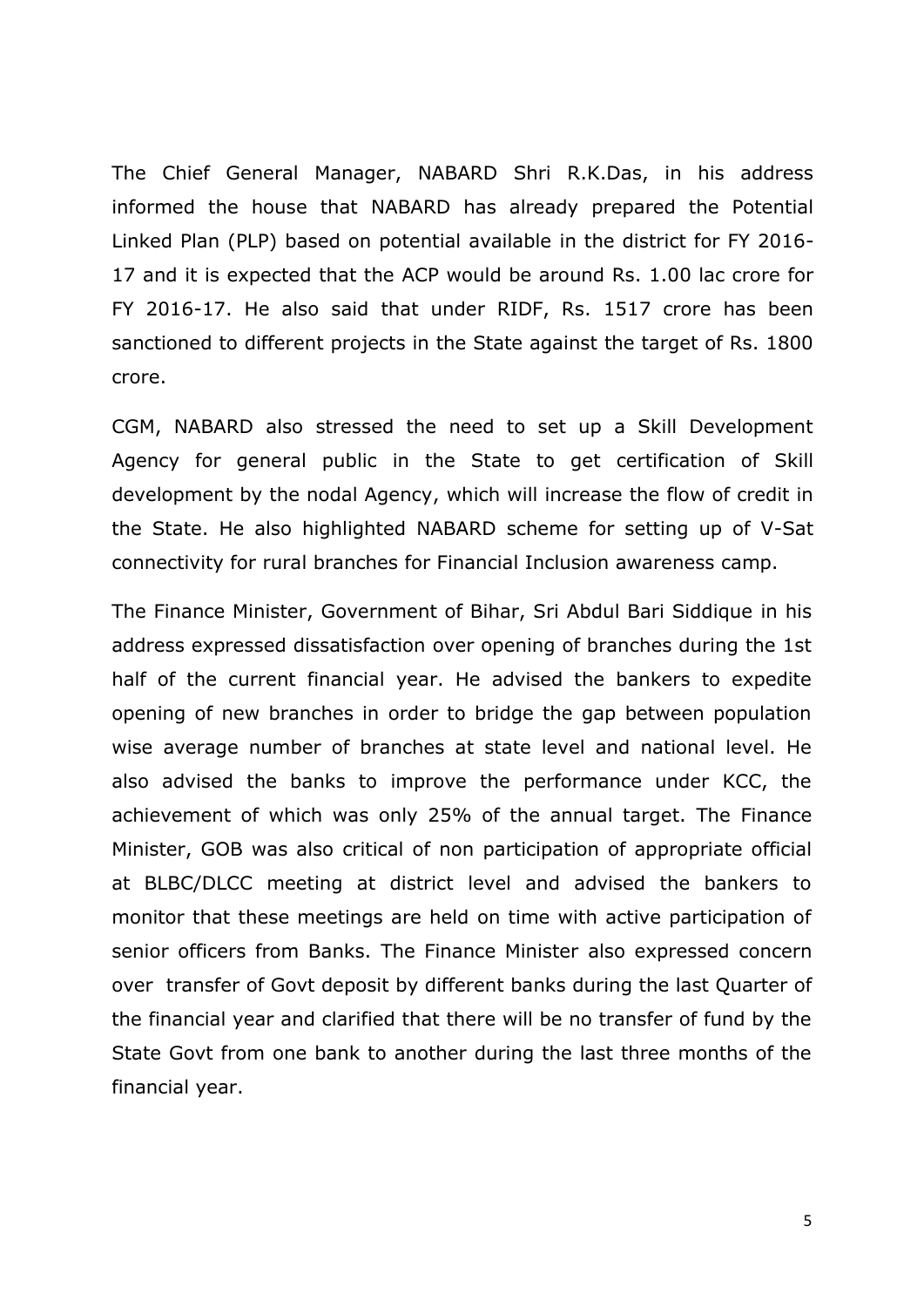The Hon'ble Chief Minister, Government of Bihar, Shri Nitish Kumar, in his key note address, expressed happiness in attending the Quarterly SLBC meeting. He said that the State Govt is fully aware of the issues raised by the Bankers and the Govt will look into these issues in a positive manner. However, the Hon'ble Chief Minister expressed his dissatisfaction over low Bank finance in the State resulting in low CD ratio, Branch opening. He said that the CD ratio of the state has improved over the years, but it is still below the national average of 78% and Banks will have to work hard for improving the situation.

In connection with opening of Branches by the banks in the state, the Hon'ble Chief Minister expressed concern over opening of only 167 Bank branches during the current financial year against the annual target of opening 527 branches. He said that average population per branch is about 17000 in the State, whereas the national average is about 11000. He said that still 13 blocks in the State do not have any Bank Branch. Shri Kumar suggested that Bank Branches should be opened in each Gram Panchayat in the State so that Banking services are easily available to people in far flung areas also. He said that space in the Panchayat Bhawan will be provided to Banks by the state govt. for opening of branches. He also advised banks to put more human resources to branches to cope up with the increased work load.

In connection with implementation of Direct Benefit Transfer of various schemes launched in the state, the Hon'ble Chief Minister expressed that large number of accounts have been opened under PMJDY in the state and the benefits of these schemes are being passed on to the beneficiaries though direct credit in their account. He suggested the Bankers to give priority in seeding these bank accounts with Aadhar numbers to avoid duplicity.

On the issue of Security position in the State, the Hon'ble Chief Minister expressed concern over increased incidence of Dacoity and robbery in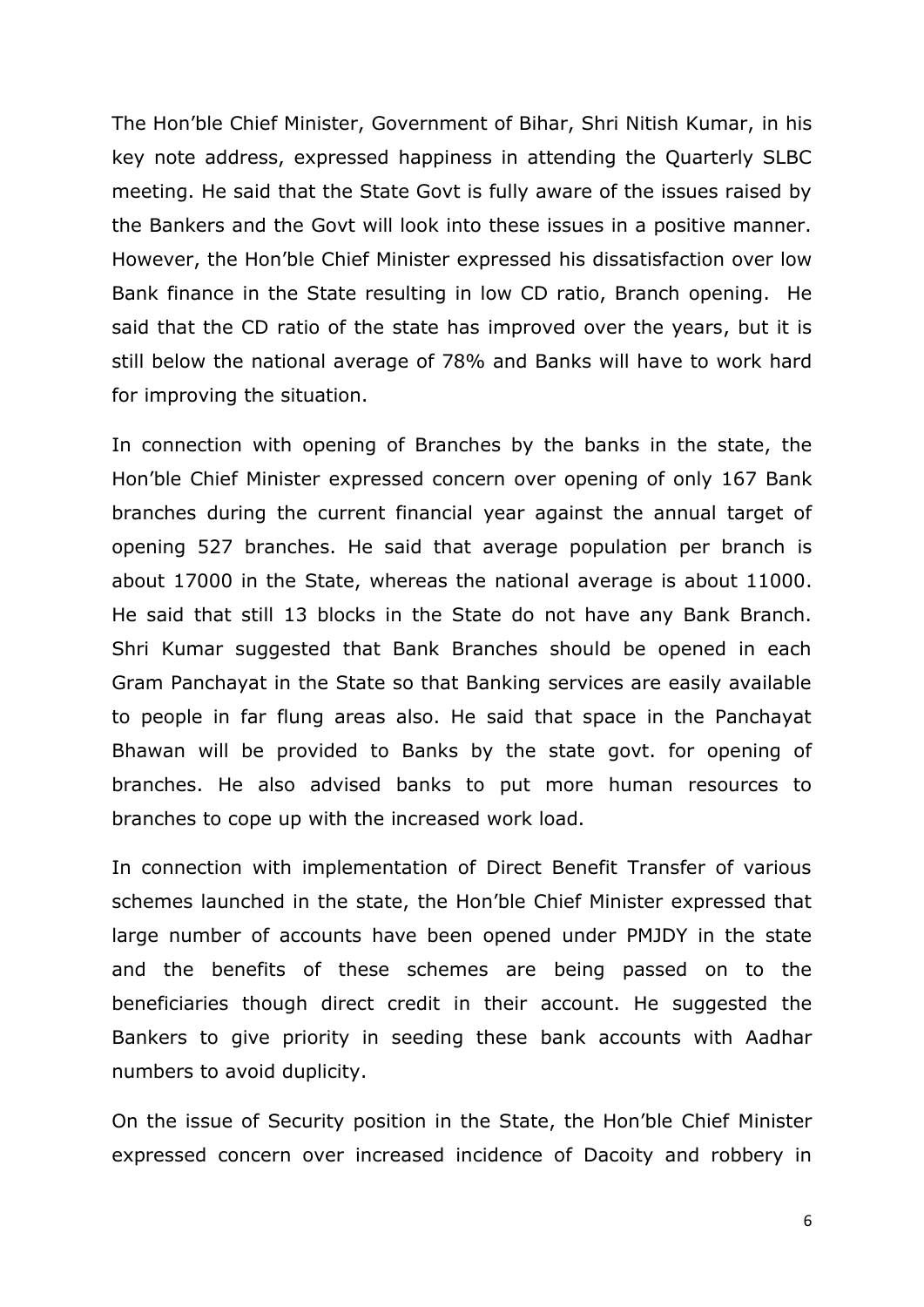Bank Branches in recent months and assured the bankers in providing full support in strengthening the security of Branch premises. He advised the banks to coordinate with local police officials for sharing timely information to avoid such incidents. He also stressed the need to use latest technology in providing security in Branch premises and Security Audit should be conducted at regular intervals to avoid internal lapses in this regard.

Expressing his concern at high NPA of banks in the State, the Chief Minister assured the Banks of full cooperation in recovery efforts of Banks. In this regard he observed that there were mainly small defaulters in the State and the Government machinery shall assist the Banks in recovery of the dues. He advised the banks to analyse area wise and sector wise NPA position for effective monitoring of NPAs.

The Hon'ble Chief Minister also expressed dissatisfaction over the low achievement of banks under the Annual credit plan despite the ACP being prepared by Banks only. With regard to financing under KCC, the Hon'ble Chief Minister desired that the Bankers should undertake regular field visits and closely monitor the performance of branches. He also advocated for organising Agriculture credit camps on a regular basis to increase their lending among the villagers. On CD ratio, the Hon'ble Chief Minister remarked that though the Banks have achieved 44% mark, it is still below the national average.

The Hon'ble Chief Minister finally presented his deliberations on Student Credit Card Yojana, the dream project of the State Govt. He remarked that in order to improve the Gross enrolment ratio (GER) of students up to class XII, which is only 13% in the State, the State Govt has formulated a scheme, which will enable the poor & needy students in the students to procure higher studies. Under the scheme, Student desirous of seeking higher studies may avail loan under Student Credit Card up to Rs. 4.00 lacs from Bank. The Hon'ble Chief Minister expressed that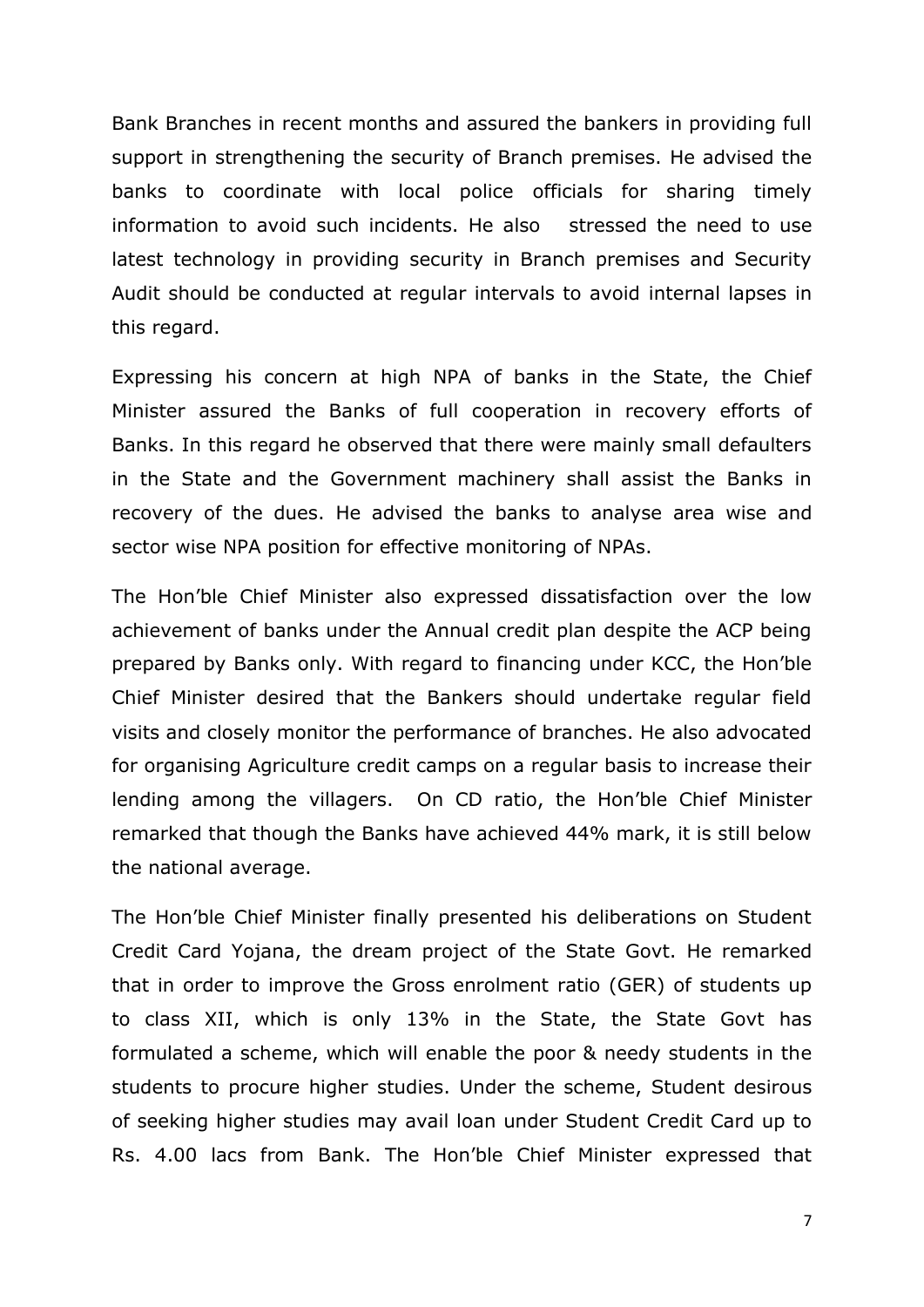modalities of the schemes is being formulated in consultation with State Govt and representatives of Banks. He requested the bankers to extend their co-operation in this direction to extend consolidated development in the state.

The Vote of thanks to the Chief Minister was given by the Field General Manager, Central Bank of India, Shri R.K.Arora. He thanked the Chief Minister for giving valuable suggestions and guidance to the Banks for their onward journey. On behalf of all banks he assured the Chief Minister of continued support and participation of banks in the growth of the State.

Minutes of the last SLBC meeting were then confirmed and Action Taken Report on the action points of 53rd SLBC meeting was adopted by the House.

Presentation was, thereafter, made by AGM, SLBC on major agenda items. After discussion on the agenda items during the meeting, the following points emerged.

### **A. AGRICULTURE RELATED ISSUES:**

### **(I) Sub-Committee meeting of SLBC on Agriculture**:

#### a. **Agri ACP**:

The achievement under Agri ACP during the  $1<sup>st</sup>$  half of Financial Year 2015-16 was 46 % of the annual target and in absolute terms, 20% more than the corresponding period of last financial year. All banks were requested to give due attention to Agri lending, especially in allied activities to all deserving farmers.

#### b. **KCC:**

The achievement of only 25% of annual target during the  $1<sup>st</sup>$  half of the current Financial Year was viewed as unsatisfactory. The banks were advised to give due attention to increase financing under KCC.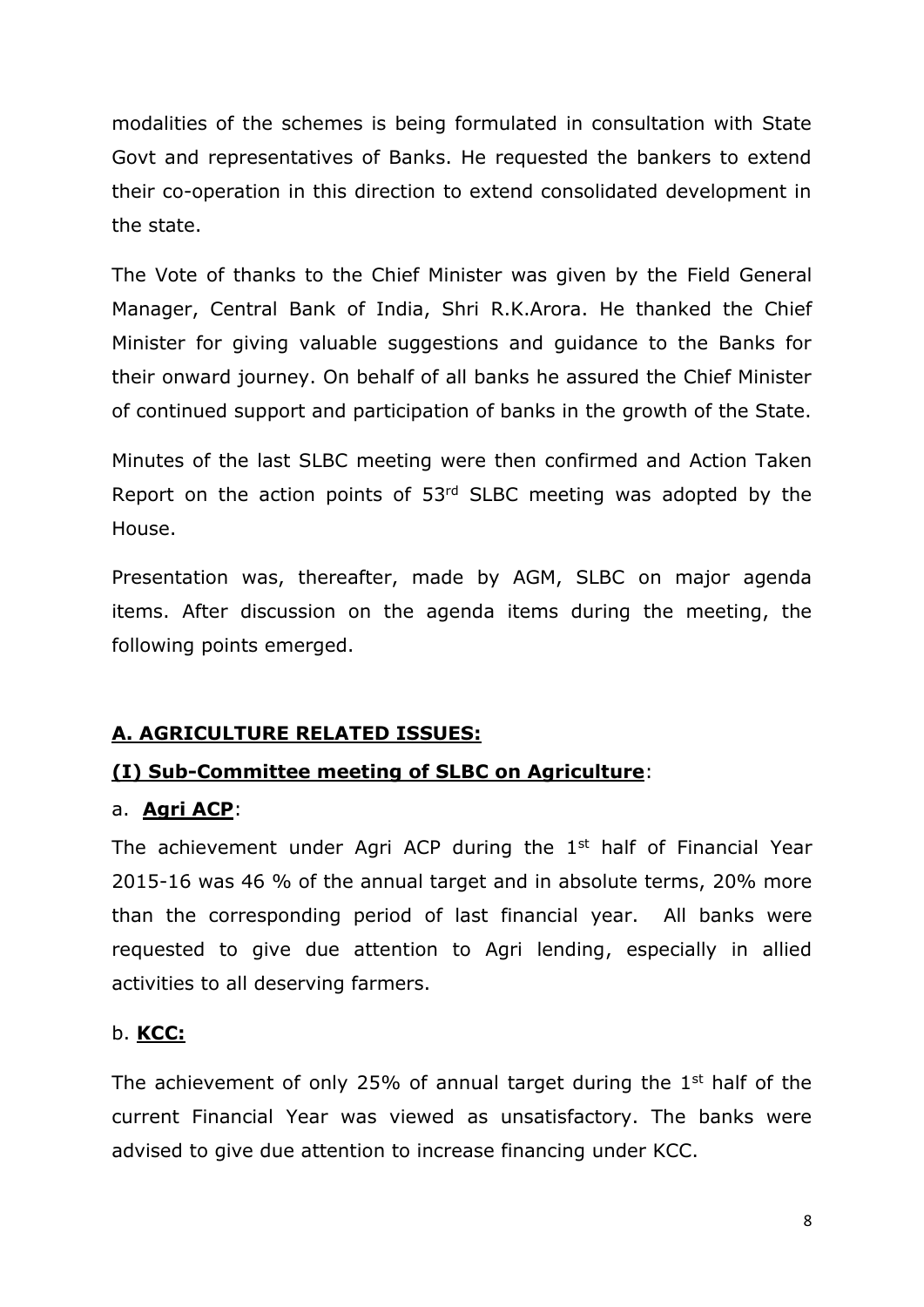### c**. Dairy, Fishery & Poultry**:-

The performance under Dairy, Fishery and Poultry sector of the banks was described as very poor. The house agreed that for overall development of the state, these three sectors should be given top priority and urged the bankers to increase the lending in these sectors. Shri Awadesh Prasad Singh, Minister for Animal Husbandry and fisheries, GOB expressed that the target for fisheries had been voluntarily accepted by all Banks and it has been decided that for speedy disposal of fishery applications, all the filled up application forms should be forwarded to controlling heads of Banks for onward submission to branches.

### **e. SHG, RSETI & FLC:**

Following issues were highlighted with regard to financing to SHGs/ JLGs and the functioning of RSETIs/ FLCs:

### **(I) Self Help Group (SHG)/Joint Liability Group (JLG)**

a) 59587 SHG accounts were opened by the banks during the  $1<sup>st</sup>$  half of FY 2015-16 and 27581 SHGs were credit linked with a total amount of loan being Rs 152.68 crores. The target for account opening is 1, 50,000 and credit linkage is 1, 00,000 for the current financial year.

b) Notification to be issued by the State Govt. with regard to implementation of Interest Subvention scheme in the 27 non-IAP districts on the same line as in the 11 IAP districts is still pending.

c) Banks to ensure use of common format for account opening  $\&$  1<sup>st</sup> dose credit linkage of SHGs.

e) Against the annual target of credit linkage of 75000 JLGs, 17621 were financed by Banks during the  $1<sup>st</sup>$  half of FY 2015-16 and out of this 12106 were done by the 3 RRBs of the state.

d) Commercial Banks were asked to focus on JLG financing.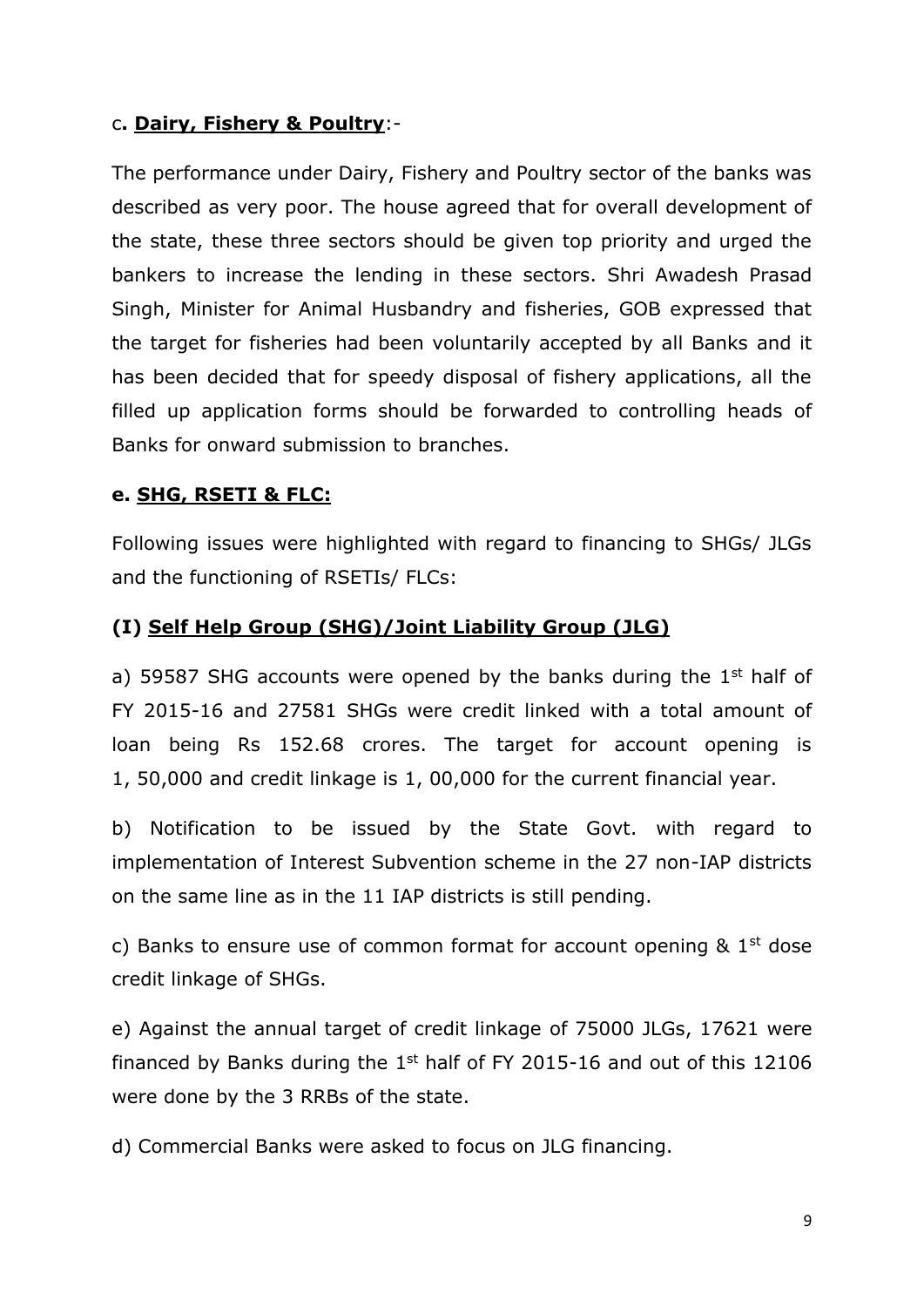e) Banks were advised to include performance of NULM as one of the Agenda item during the DLCC meeting.

e) Banks were also advised to feed proper product code while opening SHG accounts in the system to avoid the problems in interest subvention. It was also suggested to sort out the problem faced by the branches in opening of Bulk accounts under SHG.

f) The General Manager, Central Bank of India informed the house that more than 4000 SHG accounts were credit linked under camp mode by the Bank.

g) CGM, NABARD also raised the issue of processing charge being applied on SHG loans up to Rs. 25000/- and advised the banks to look into the matter.

# **(II) RURAL SELF EMPLOYMENT TRAINING INSTITUTE (RSETI)/FINANCIAL LITERACY CENTRE (FLC)**

a) Banks were asked to give more focus to the settlement of trainees which is the main objective behind creation of RSETIs, and for this sustained hand-holding of the trainees need to be ensured.

b) Loan application forwarded to branches for credit linkage of RSETI trained persons should be a regular agenda item in BLBC & DLCC meetings.

c) Banks were requested to ensure that their rural branches organise atleast one financial literacy camp every month to sensitize people about the benefits of maintaining bank account and various schemes of the Banks.

d) The General Manager, Central Bank of India raised the issue of land allotment in the districts of Muzaffarpur, Nawada and Patna and requested the State Govt for early resolution of the same.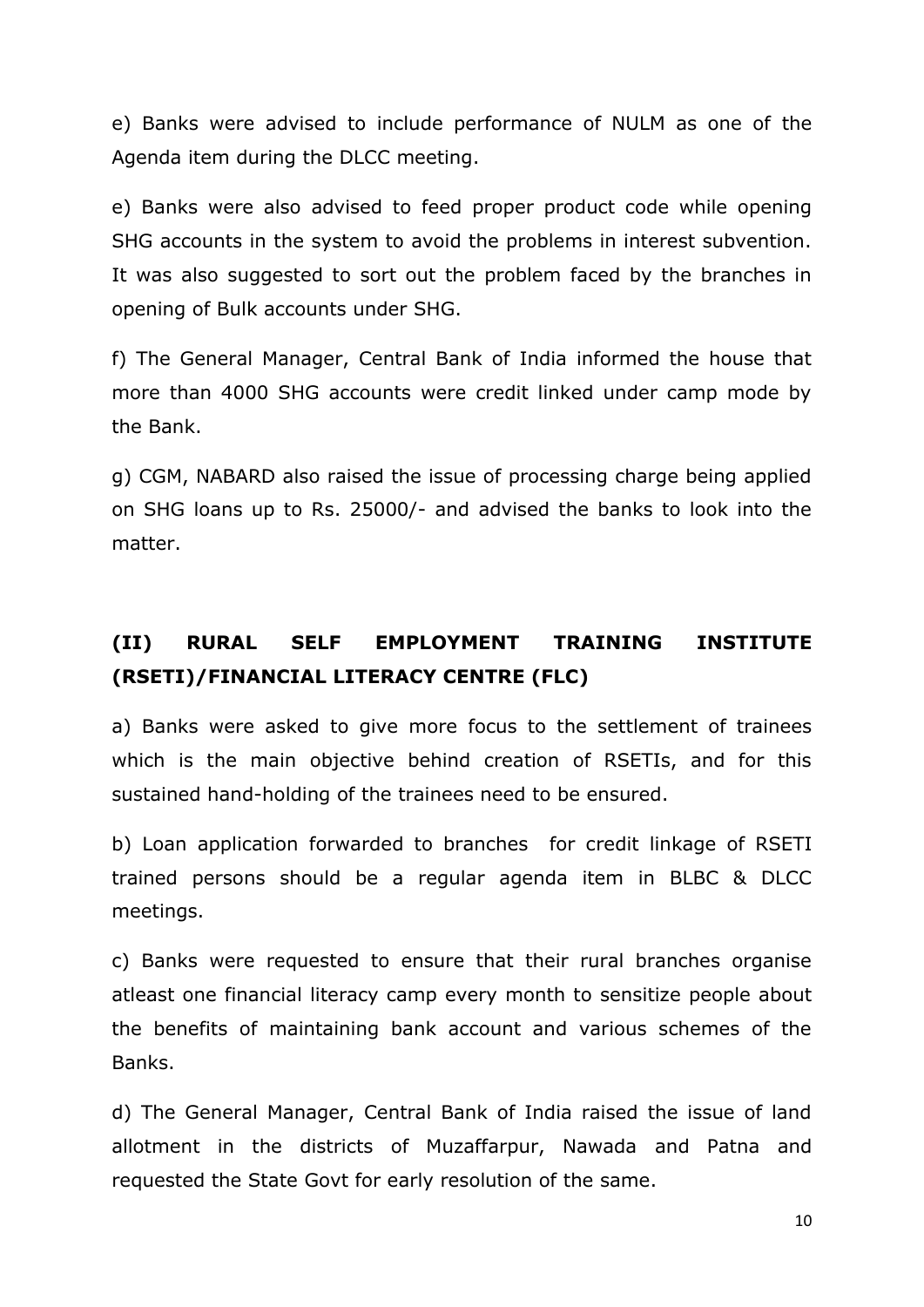### **B. ISSUES RELATED TO 'INDUSTRIES'**

## **(I). Achievement under MSME ACP:**

During the Financial  $1<sup>st</sup>$  half of FY 2015-16, against the annual target of Rs. 12000 crores, Banks under MSME have disbursed Rs 6869 crores, which is 57% of their annual target. In absolute terms it is approximately Rs.2100 Crores more than the disbursement made during the corresponding period of FY 2014-15.

## **(II). Achievement under PMEGP:**

The achievement under PMEGP during  $1<sup>st</sup>$  half of FY 2015-16 was viewed by the house as not at all satisfactory. Against the physical target of 3026 projects for 2015-16, Banks have sanctioned only 775 projects amounting to Rs. 49.26 Cr during the period under review. As industrial sector was national priority area and had potential to provide large number of jobs to people, banks were requested to give adequate attention towards financing under the scheme.

AGM, SLBC raised the issue of escalation in stamp duty, which is acting as a hurdle in credit dispensation to small borrowers under PMMY. The Principal Secretary, Finance, GOB expressed that the issues related to stamp duty is under process and will be settled within a month.

## **C. OTHERS:-**

## **(I) EDUCATION LOAN:**

The performance of Banks under Education loan was not encouraging during the period under review. During the  $1<sup>st</sup>$  half FY 2015-16, against the annual target of 50000, the achievement of Banks under Education loan was only 11641, which is 23% of the target. The Chief Minister stressed that bottlenecks in sanctioning/disbursing of Education Loan should be removed as there is a lot of scope for increasing finance under the scheme.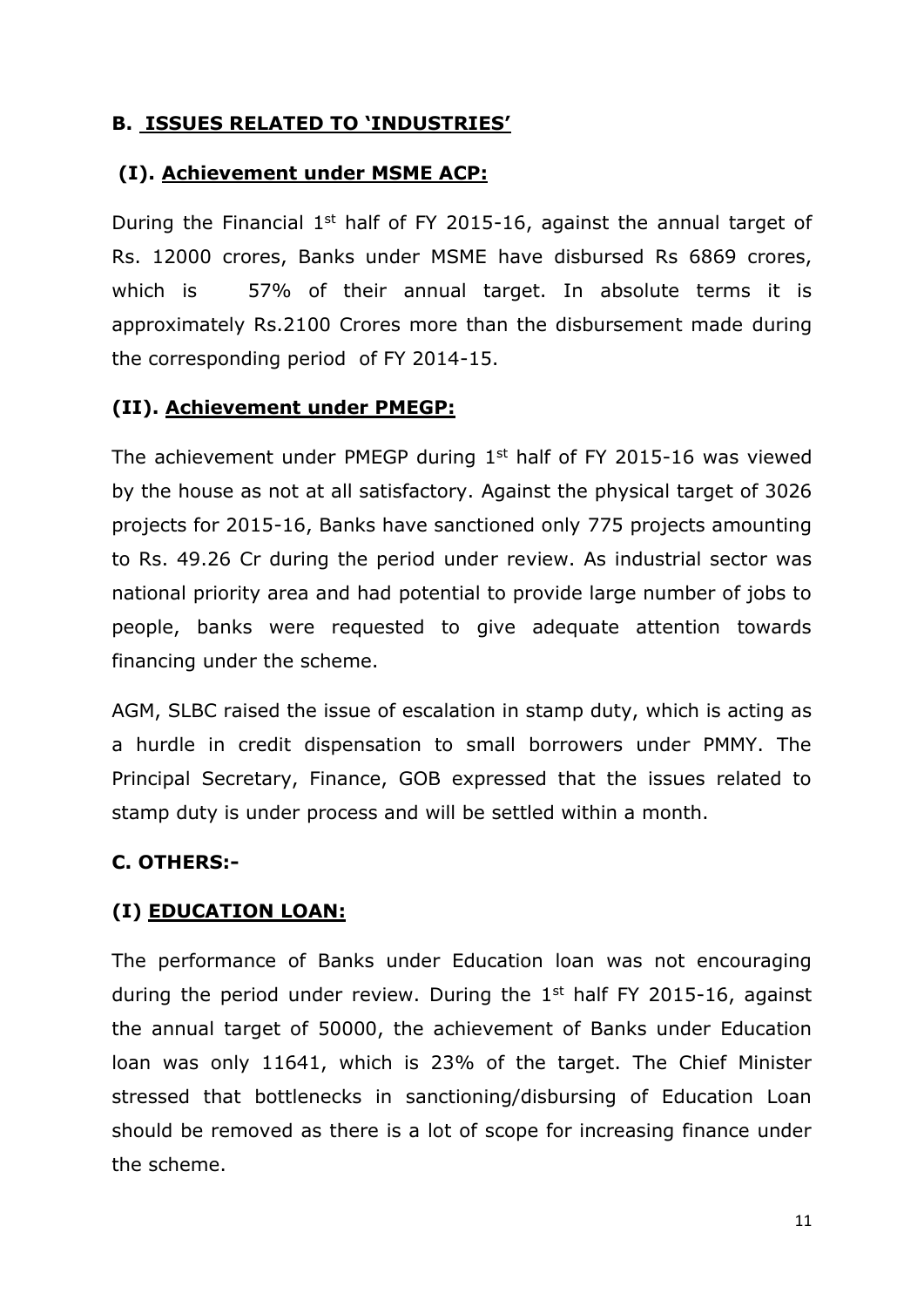The performance of major Private Banks, whose achievement is less than 5% in education loan, was viewed very seriously by the house. All the private banks were advised to increase their performance in education loan and ensure achievement of their allotted yearly target.

## **(II). HOUSING LOAN:**

During the  $1<sup>st</sup>$  half of FY 2015-16, the achievement of Banks under Housing loan was only 30% of the target, i.e 7287 against 24000. AGM, SLBC stated that certain issues like master plan, title deed, map approval, agriculture land are coming in the way of sanctioning housing loan. He requested for the state govt's intervention to facilitate the sanctioning process. The Principal Secretary, Urban Development and housing department clarified that there is no problem in approval of map in urban local bodies and more than 2000 maps have been approved during the recent months.

The meeting ended with a vote of thanks to all the participants by Sri Shivnand Prasad,Asstt General Manager, State Bank of India. He thanked all for fruitful discussion on various issues during the SLBC meeting and on behalf of all banks he assured the State Government for better performance by Banks during current FY on the lines discussed in the meeting.

**\*\*\*\*\*\*\*\*\*\*\*\*\*\*\*\*\*\*\*\*\*\*\*\*\*\*\*\*\*\*\*\*\*\*\*\***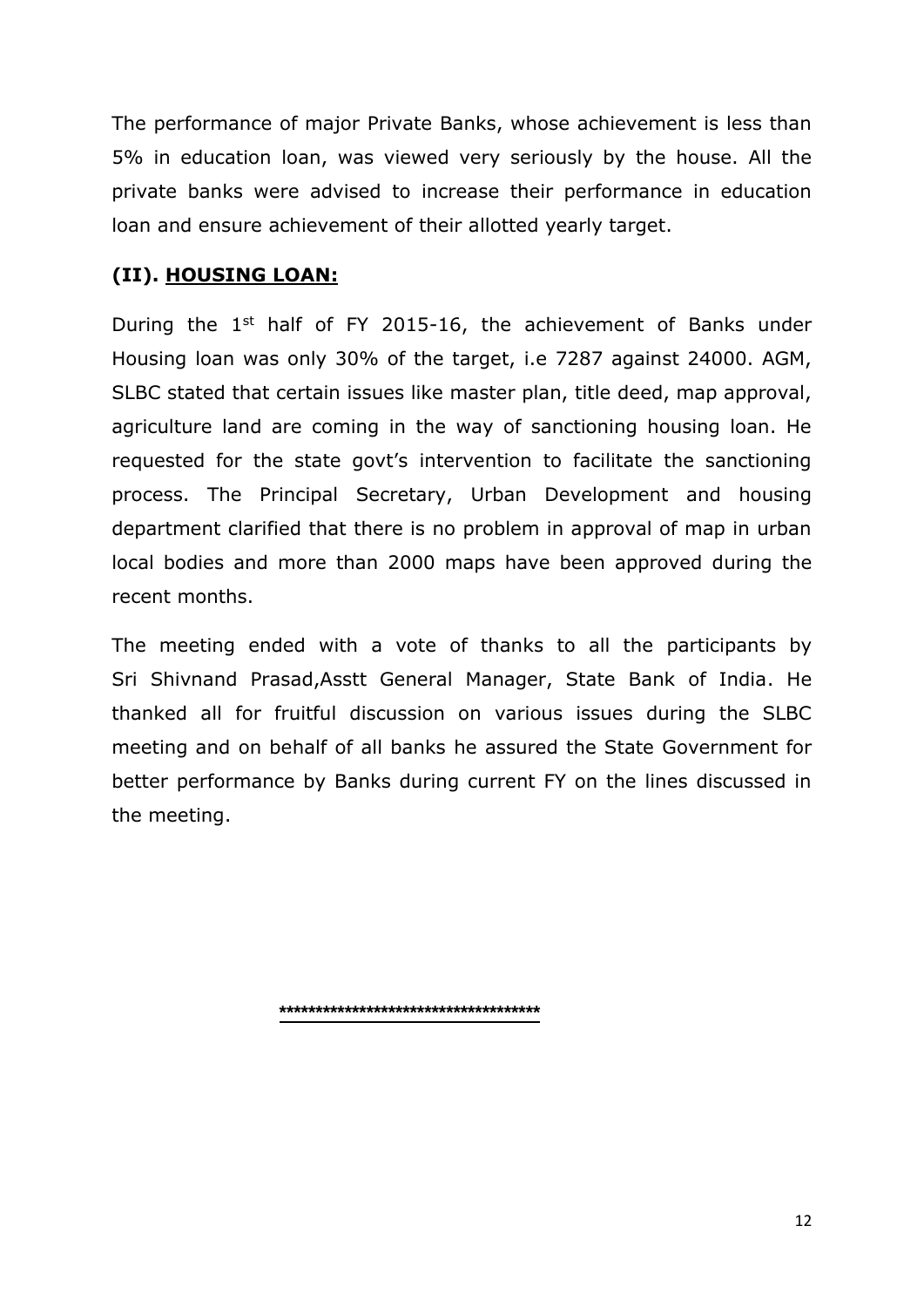# **ACTION POINTS 54 th SLBC MEETING HELD ON 06th JANUARY 2016**

1. Banks should put in concerted efforts to ensure achievement of 100% target set under ACP for 2015-16.

(Action: All Banks)

2. The Banks should give focus on financing Dairy, Fishery and Poultry schemes in order to achieve the ACP target under Allied activities.

(Action: All Banks)

3. Banks to ensure achievement of target under Branch opening for FY 2015-16.

(Action: All Banks)

4. Banks to ensure opening of B&M branches in 13 uncovered blocks in the State by 31.03.2016.

 (Action: Banks having lead Bank responsibility of districts having these uncovered blocks)

5. SLBC to prepare a roadmap for opening of B&M branches in all uncovered villages having population above 5000 and advise the same to RBI & Banks in the State by 31.01.2016.

(Action: SLBC)

6. Banks to give top priority in seeding of Bank accounts with Aadhar numbers.

(Action: All Banks)

7. Security Audit at branches should be conducted at regular intervals to avoid lapses in internal security.

(Action: All Banks)

8. Banks to analyse area wise and sector wise NPA position and submit it to the State Government for effective monitoring of NPAs.

(Action: All Banks)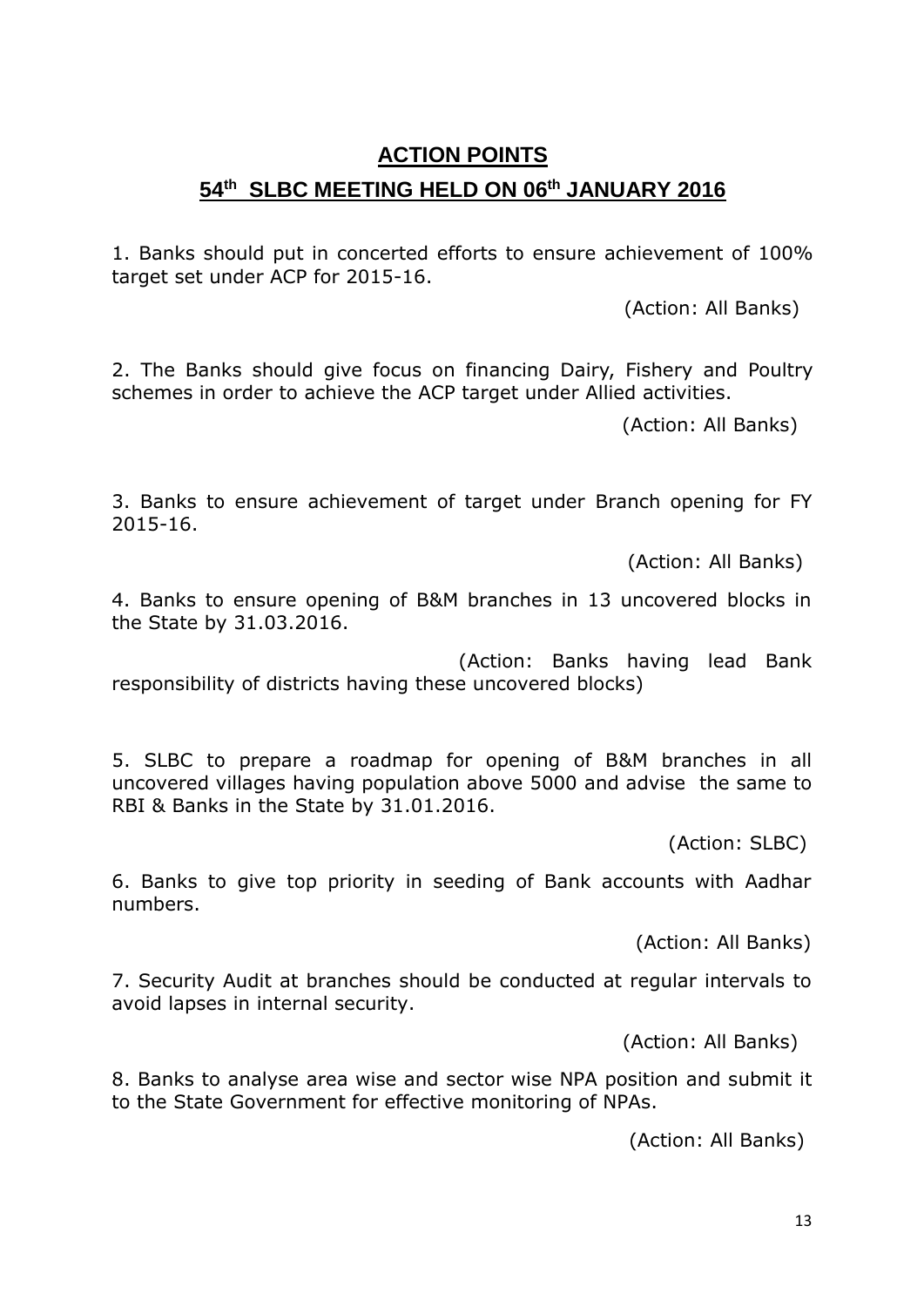9. Banks to ensure achievement of target under Education loan for FY 2015-16. Bottlenecks in sanction/ disbursement should be removed. Private Banks to give priority in achievement of target for the current FY.

(Action: All Banks)

10. Banks to give more focus on advances under DRI schemes to achieve the benchmark of 1% of total aggregate advances during previous year.

(Action: All Banks)

11. Banks to ensure organising weekly Camp by all agri lending branches for Agri business loans. Field functionaries of the State Govt and Banks to participate in the camp for generating loan applications from the service area of the Branch.

(Action: All Banks & State Govt.)

12. Rupay cards to be issued to all eligible farmers, while issuing and renewal of KCC.

(Action: All Banks)

13. Notification on waiver or reduction of stamp duty on non-agriculture sector loans to be issued.

(Action: State Government)

14.Notification to be issued by the State Govt. with regard to implementation of Interest Subvention scheme in the accounts of Self Help Groups, in the 27 non-IAP districts, on the same line as in the 11 IAP districts.

(Action: State Government)

15. Banks to ensure feeding of proper product code while opening of SHG accounts in the system to avoid problems in interest subvention.

(Action: All Banks)

16. Banks to ensure participation of senior level officers at BLBC/DLCC meting in the District.

(Action: All Banks)

17. Necessary instruction to be issued to the district authorities for disposal of pending certificate cases already provided to SDC-Banking of each district.

(Action: State Government)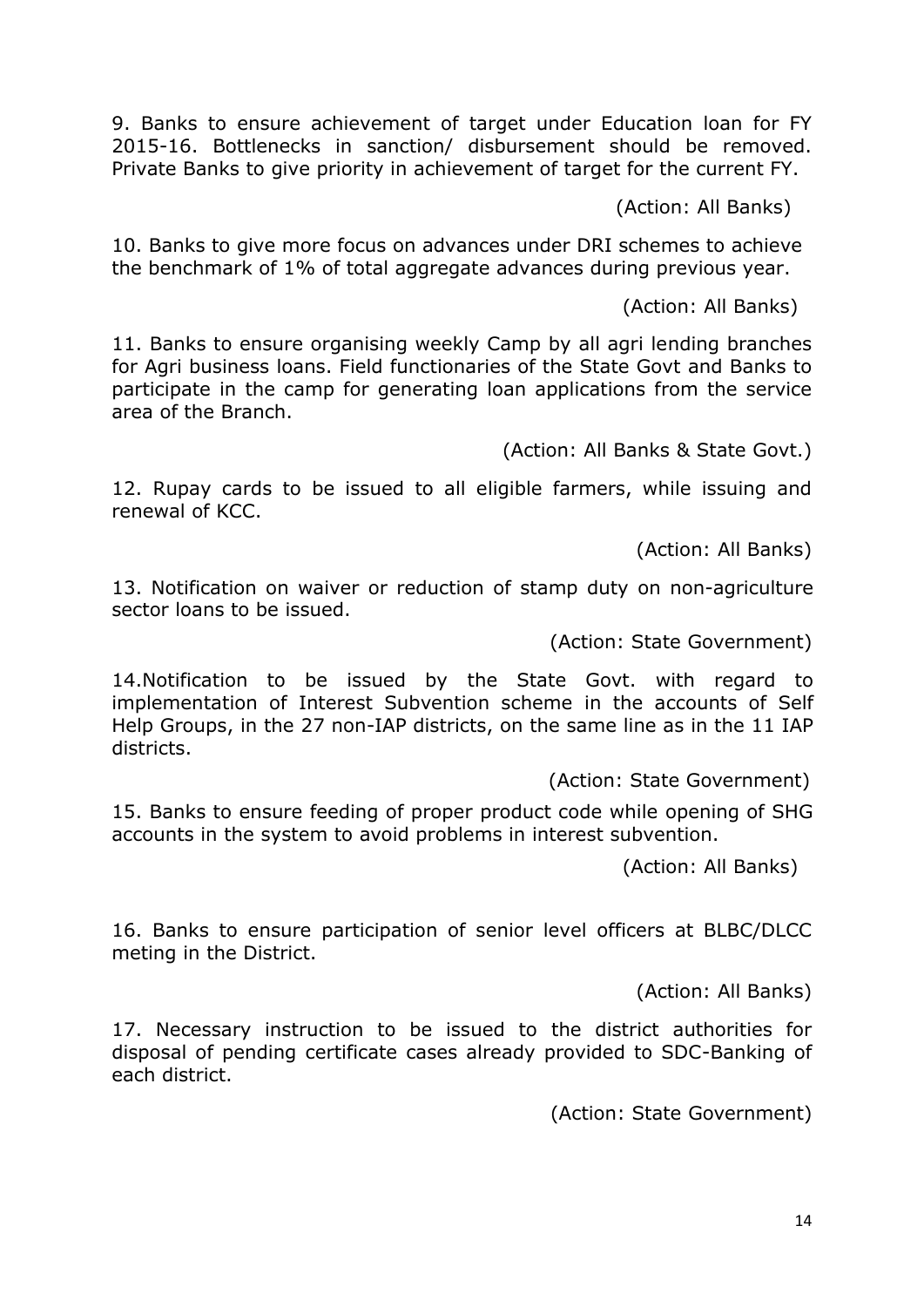| SI.<br>No.         | <b>Name of the Participant</b> | <b>Designation/Office</b>                               |  |  |
|--------------------|--------------------------------|---------------------------------------------------------|--|--|
| <b>Ministers:</b>  |                                |                                                         |  |  |
|                    | Shri Nitish Kumar              | Hon'ble Chief Minister, Govt. of Bihar                  |  |  |
|                    | Shri Abdul Bari Siddiqui       | Finance Minister, Govt. of Bihar                        |  |  |
|                    | Shri Shravan Kumar             | Rural Development Minister, Govt. of                    |  |  |
|                    |                                | <b>Bihar</b>                                            |  |  |
|                    | Shri Jay Kumar Singh           | Industries Minister, Govt. of B ihar                    |  |  |
|                    | Shri Alok Kumar Mehta          | Co-operative Minister, Govt. of Bihar                   |  |  |
|                    | Shri Awadhesh Kumar Singh      | Animal & Husbandry Minister, Govt. of<br><b>Bihar</b>   |  |  |
|                    | Shri Maheshwar Hajari          | UDHD Minister, Govt. of Bihar                           |  |  |
|                    | Md Salam                       | Chairman, Bihar State Minority<br>Commission            |  |  |
|                    |                                |                                                         |  |  |
| <b>State Govt:</b> |                                |                                                         |  |  |
|                    | Shri Anjani Kumar Singh        | Chief Secretary, Govt. of Bihar                         |  |  |
|                    | Shri Shishir Kumar Sinha       | Development Commissioner, Govt. of<br><b>Bihar</b>      |  |  |
|                    | Shri Tripurari Sharan          | Pr. Secy, Industries, Govt. of Bihar                    |  |  |
|                    | Shri Ravi Mittal               | Principal Secretary (Finance), Govt. of<br><b>Bihar</b> |  |  |
|                    | Shri P.K. Thakur               | DGP, Bihar                                              |  |  |
|                    | Shri Chaitanya Prasad          | Pr. Secy, Co-operative, Govt. of Bihar                  |  |  |
|                    | Shri Amrit Lal Meena           | Principal Secy, UDHD                                    |  |  |
|                    | Shri Arvind Kumar Choudhary    | Secretary, Rural Development                            |  |  |
|                    | Shri Rahul Singh               | Secretary, Expenditure                                  |  |  |
|                    | Shri Vinay Kumar               | IG, CID                                                 |  |  |
|                    | Shri Awadhesh Kumar            | OSD, Finance                                            |  |  |
|                    | Shri Sushil Kumar              | Add. Secretary (Institutional Finance)                  |  |  |
|                    | Shri Sanjiv Kumar Sinha        | OSD, RDD                                                |  |  |
|                    | Shri Arvind Kumar              | OSD, UDHD                                               |  |  |
|                    | Shri B. Kartikey               | Director, Agriculture                                   |  |  |
|                    | Shri N.Ahmed                   | Director, Fisheries                                     |  |  |
|                    | Shri A.K. Jha                  | Dy. Director, Dairy                                     |  |  |
|                    | Shri Arun Kumar                | Jt. Director, Agri Deptt                                |  |  |
|                    | Shri Ram Briksh Ram            | Asstt. Director, KVIC                                   |  |  |
|                    | Shri Ramesh Kumar              | Asstt. Director, MSME-DI                                |  |  |
|                    | Shri Rajesh Kumar Singh        | Asstt. Director,                                        |  |  |
|                    | Shri Ram Kumar                 | PS to Minister Animal Husbandry                         |  |  |
|                    | Shri S.K. Singh                | <b>PS</b><br>to Minister Industry                       |  |  |
|                    | Shri Sanjeev Kumar             | PA to Minister                                          |  |  |
|                    | Shri Sanjiv Kumar Sinha        | OSD, RDD                                                |  |  |
|                    | Shri Sanjeev Pandey            | Project Co-ordinator, UDHD                              |  |  |
|                    | Shri Shailendra Singh          | Dairy Tech Office                                       |  |  |
|                    | Dr. S.N. Roy                   | Animal Husbandry, GOB                                   |  |  |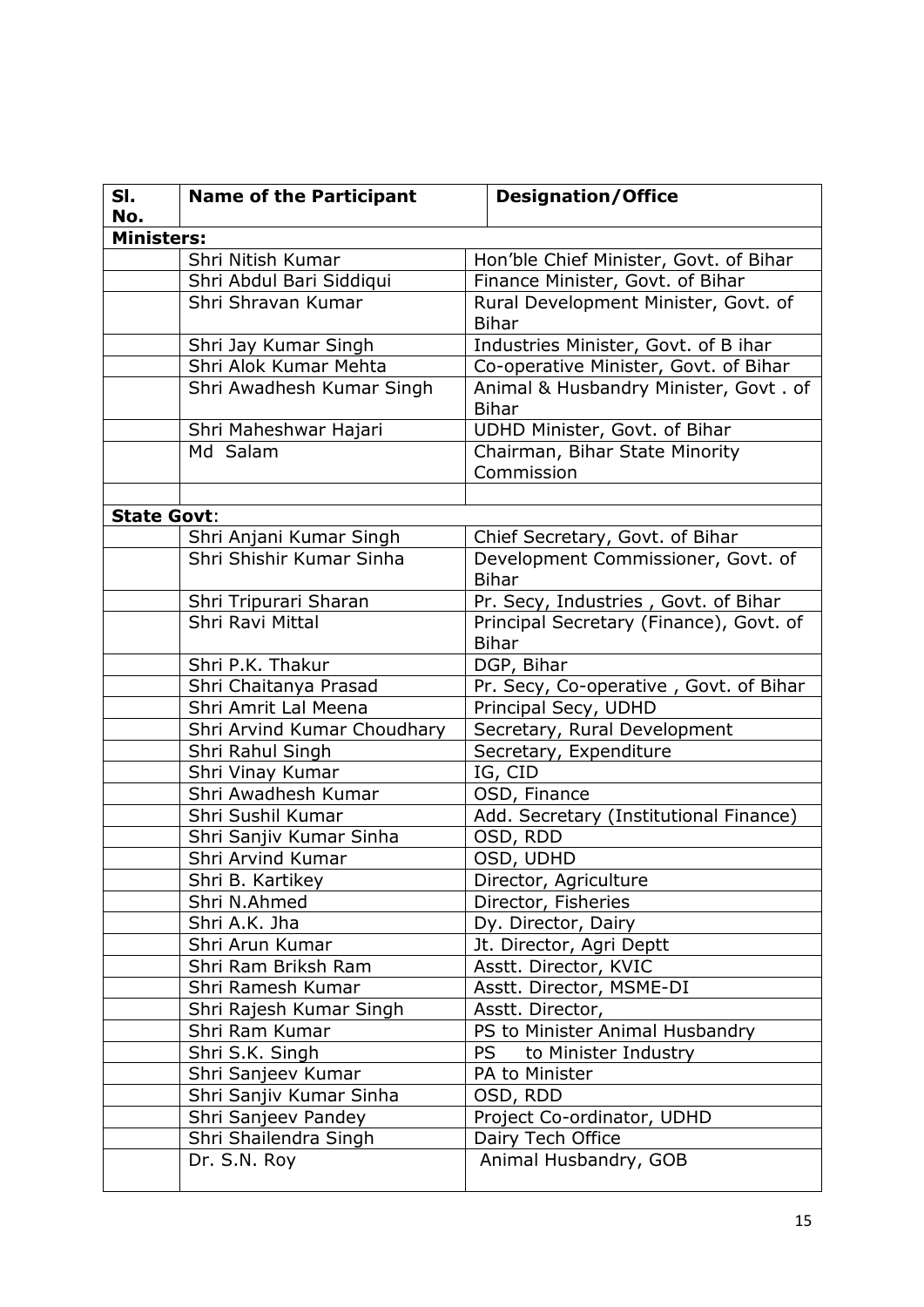| <b>Reserve Bank of India &amp; NABARD:</b> |                                                       |  |  |  |
|--------------------------------------------|-------------------------------------------------------|--|--|--|
| Shri M.K. Verma                            | Regional Director, Reserve Bank of<br>India           |  |  |  |
| Shri R.K. Das                              | CGM, NABARD                                           |  |  |  |
| Shri Brij Raj                              | Dy. General Manager, Reserve Bank of<br>India         |  |  |  |
| Shri D.Padhi                               | Dy. General Manager, NABARD                           |  |  |  |
| Shri N.K. Verma                            | Asstt. General Manager, RBI                           |  |  |  |
| Shri M.M. Ashraf                           | Asstt General Manager, NABARD                         |  |  |  |
| Shri Dhruv Kumar                           | Asstt General Manager, NABARD                         |  |  |  |
| Shri Pravin Kumar                          | Manager & LDO, Reserve Bank of India                  |  |  |  |
|                                            |                                                       |  |  |  |
| <b>Other Banks:</b>                        |                                                       |  |  |  |
| Shri Ajit Sood                             | Chief General Manager, State Bank of<br>India         |  |  |  |
| Shri Sujit Guha                            | General Manager, NW-III, State Bank<br>of India       |  |  |  |
| Shri Abhijit Dutta                         | General Manager, NW-I, State Bank of<br>India         |  |  |  |
| Shri S.K. Malllick                         | General Manager, Punjab National<br><b>Bank</b>       |  |  |  |
| Shri R.K.Arora                             | General Manager, Central Bank of<br>India             |  |  |  |
| Shri Birendra Kumar                        | General Manager, Bank of Baroda                       |  |  |  |
| Shri Jagannath Mishra                      | General Manager, Allahabad Bank                       |  |  |  |
| Shri Anil Kumar                            | General Manager, UCO Bank                             |  |  |  |
| Shri M.M. Chiniiwar                        | General Manager, Canara Bank                          |  |  |  |
| Shri C. Raj                                | Dy. General Manager (Outreach) SBI                    |  |  |  |
| Shri K.N. R Verma                          | Dy. General Manager, Punjab National<br><b>Bank</b>   |  |  |  |
| Shri M.N.A. Ansari                         | Dy. General Manager, Bank of India                    |  |  |  |
| Shri D.P. Singh                            | Dy. General Manager, United Bank of<br>India          |  |  |  |
| Shri S.K. Mohapatra                        | Dy. General Manager, Union Bank of<br>India           |  |  |  |
| Shri U. Madhusudhana Rao                   | Dy. General Manager, Corporation<br><b>Bank</b>       |  |  |  |
| Shri P.K.S Chaudhury                       | Dy. General Manager, Syndicate Bank                   |  |  |  |
| Shri Budh Singh                            | Dy. General Manager, Indian Bank                      |  |  |  |
| Shri B. G. Sandhibigraha                   | Dy. General Manager, Oriental Bank of<br>Commerce     |  |  |  |
| Shri A. S. Shekhawat                       | Chairman, Bihar Gramin Bank                           |  |  |  |
| Shri. N.M. Avadhanulu                      | Zonal Manager, Andhra Bank                            |  |  |  |
| Shri Rajiv Kumar Das                       | Asstt.General Manager, SLBC, State<br>Bank of India   |  |  |  |
| Shri Shiva Nand Prasad                     | Asstt.General Manager(ABU-III) State<br>Bank of India |  |  |  |
| Shri Harsh Chopra                          | General Manager, Madhya Bihar<br>Gramin Bank          |  |  |  |
| Shri R.K. Rungta                           | General Manager, Uttar Bihar Gramin                   |  |  |  |